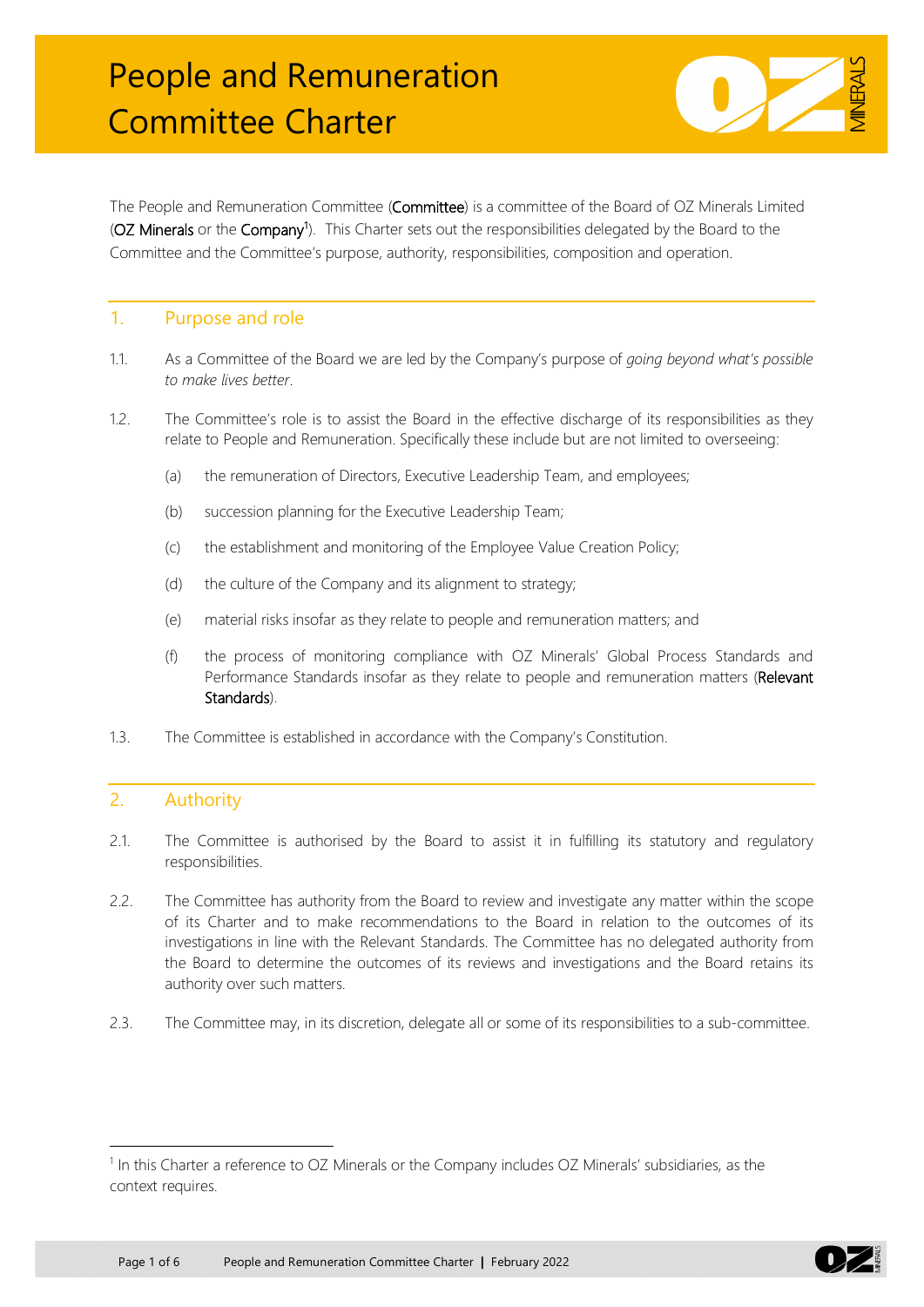## 3. Composition

- 3.1. The Committee shall consist of at least three members all of whom are Non-Executive Directors and a majority of whom must be independent Non-Executive Directors.
- 3.2. The Chairman of the Committee shall be an independent Non-Executive Director.
- 3.3. The Company Secretary will be the secretary of the Committee.
- 3.4. A Committee member may withdraw from membership by written notification to the Chairman of the Board.

### 4. Responsibilities

In addition to any other matters that may be delegated to the Committee by the Board, the Committee has the following responsibilities:

#### 4.1. Risk and Relevant Standards

- (a) Monitor material risks insofar as they relate to people and remuneration matters and reporting to the Board.
- (b) Oversee the process of monitoring OZ Minerals' compliance with the Relevant Standards.

### 4.2. Remuneration

- (a) Review and recommend to the Board the employment and remuneration arrangements for the Managing Director & CEO of the Company (MD & CEO) and Executive Leadership Team, including contract terms, annual remuneration and participation in the Company's incentive plans.
- (b) Review and recommend to the Board the employment and remuneration arrangements and contract terms for each of the Non-Executive Directors.
- (c) At least annually or as appropriate review the Company's remuneration framework on Director, MD & CEO and Executive Leadership Team remuneration to confirm that it:
	- (i) encourages and sustains a culture aligned with the Company's Value Creation Policies;
	- (ii) is performance based and supports the Company's strategic objectives and long-term financial soundness;
	- (iii) is aligned with the Company's risk management framework and risk appetite; and
	- (iv) attracts and retains high performing members of the Executive Leadership Team,

and delivers against the stated remuneration objectives set out in section 5.

- (d) Monitor developments in market practice and recommend changes to the Company's remuneration framework and superannuation arrangements to ensure market competitiveness and alignment.
- (e) Recommend major changes and developments in the remuneration framework and superannuation arrangements for the Company.
- (f) Advise the Board on aspects of remuneration that should be subject to shareholder approval and/or disclosure.

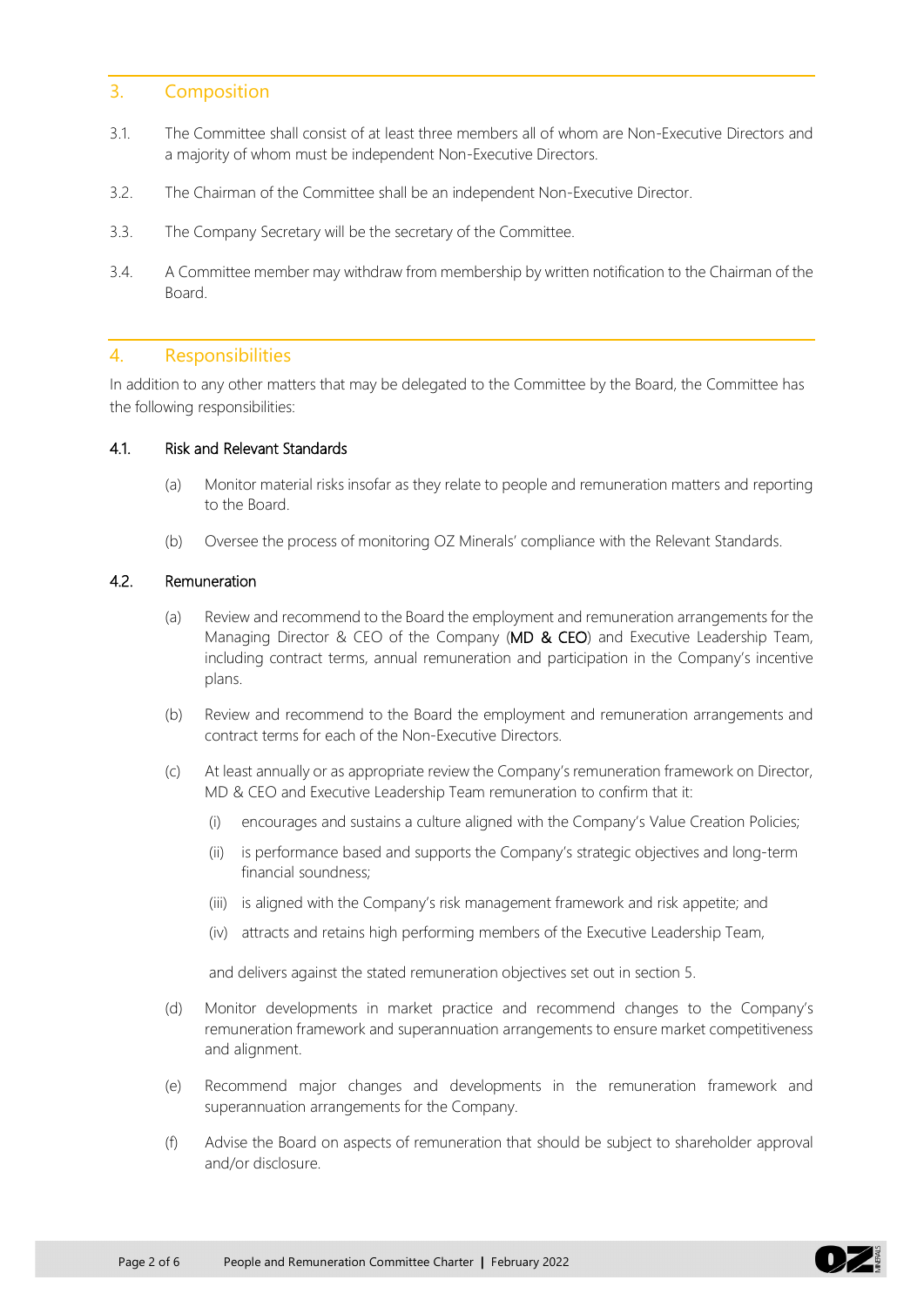- (g) Ensure that fees paid to Non-Executive Directors are within the aggregate amount approved by shareholders, advising the Board with respect to the process by which this aggregate amount is allocated to Directors, and making recommendations to the Board for any adjustment to this amount at the Annual General Meeting.
- (h) Regularly review and recommend to the Board the terms of the Company's equity-based incentive schemes, including a consideration of performance thresholds and regulatory and market requirements.
- (i) Review and recommend to the Board the terms of any incentive offers made to the MD & CEO and other members of the Executive Leadership Team (including short term and long term awards), including any applicable performance targets and the relevant award opportunities.
- (j) Review and approve any proposed termination payments to the CEO and Executive Leadership Team.
- (k) Approve the appointment of remuneration consultants for the purposes of the *Corporations Act 2001* (Cth).
- (l) Review and recommend to the Board for approval of any proposed consultancy arrangements with a Non-Executive Director, a member of the Executive Leadership Team or a related party of a Non-Executive Director or a member of the Executive Leadership Team.
- (m) Review and recommend to the Board to approve the remuneration report prepared in accordance with the *Corporations Act 2001* (Cth) to be published in the Company's Annual Report.
- (n) Review and facilitate shareholder and other stakeholder engagement in relation to the Company's remuneration policies and practices.
- (o) Develop and oversee compliance with a minimum shareholding requirements for individual Directors and review those requirements at such times considered appropriate by the Committee.

### 4.3. Goals and Performance Review

- (a) Develop and recommend to the Board to approve the individual goals for the MD & CEO.
- (b) Review the individual goals for the Executive Leadership Team set by the Managing Director & CEO.
- (c) Review and recommend to the Board to approve the company goals.
- (d) Assist the Board in relation to the performance evaluation of the MD & CEO and Executive Leadership Team, including reviewing performance against pre-determined individual goals and the terms of their employment contracts and advising the Board of the outcomes of the performance reviews and any recommended actions.

#### 4.4. Succession planning for the Executive Leadership Team and Asset Leads

(a) Review succession and development plans for the Executive Leadership Team and Asset Leads to ensure an appropriate balance of skills, experience, diversity and expertise on the Executive Leadership Team and Asset Leads and advising the Board of the outcomes of the succession plan reviews and any recommended actions.

#### 4.5. Diversity and Inclusion

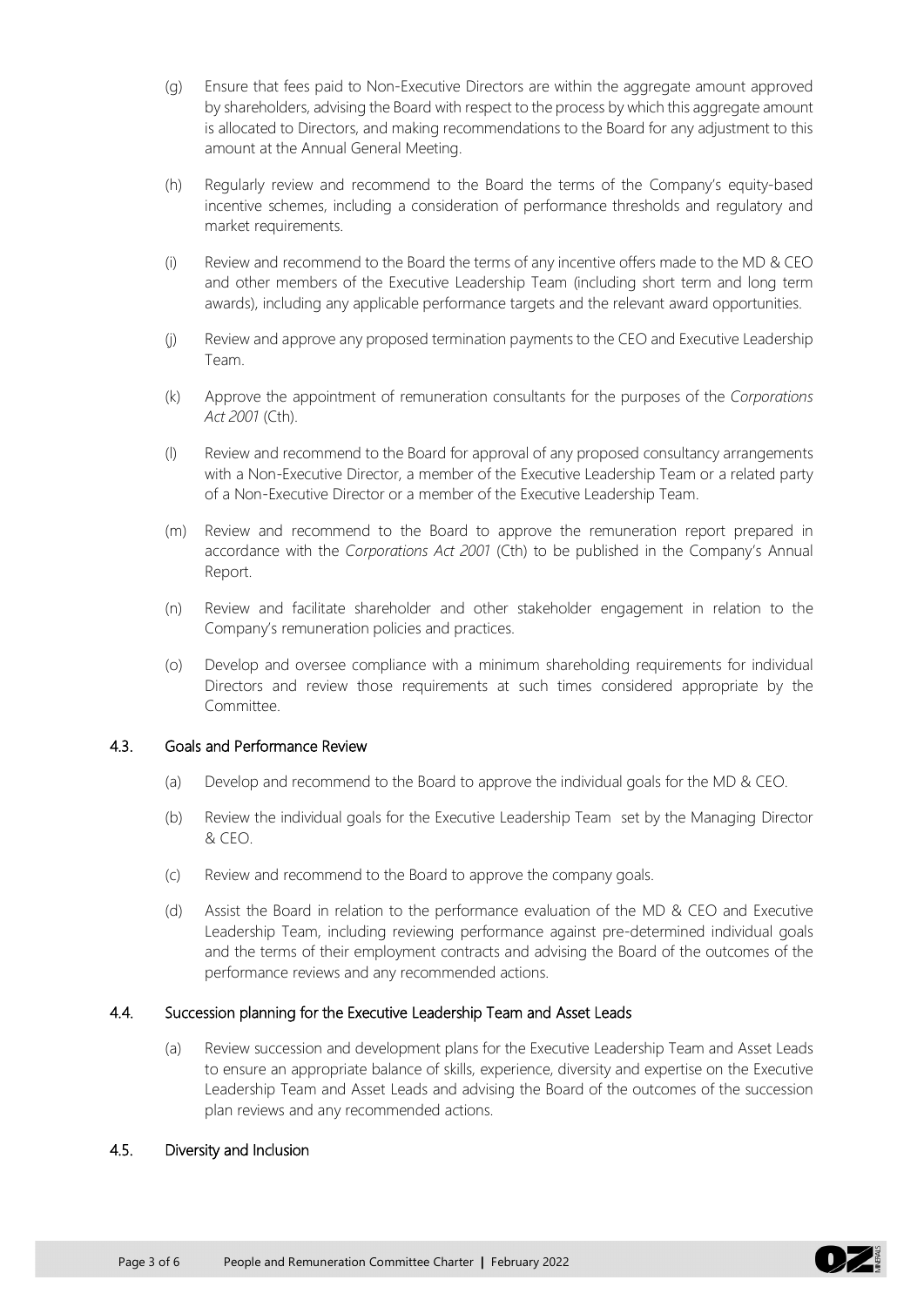- (a) Review the Employee Value Creation Policy on a regular basis to ensure that the policy reflects relevant corporate governance and legal requirements with respect to diversity and inclusion.
- (b) Develop and recommend to the Board to approve measurable objectives for achieving diversity in the composition of the Board, Executive Leadership Team and workforce generally.
- (c) Monitor and assist the Board in the annual review of the Company's measurable objectives for achieving diversity and progress in achieving those objectives.
- (d) Review annually and report to the Board on the relative proportions of women and men on the Board, in the Executive Leadership Team, and across the whole workforce.
- (e) Review and make recommendations to the Board in relation to any remuneration parity issues for Non-Executive Directors, members of the Executive Leadership Team and other employees identified in the remuneration review process.
- (f) Review and monitor appropriate procedures to ensure that the Employee Value Creation Policy is implemented, which may include additional measurable objectives in relation to other aspects of diversity as identified in the policy.
- (g) Monitor the implementation of internal review mechanisms to assess the effectiveness of the Employee Value Creation Policy.

### 4.6. People and Culture

- (a) Review progress against overall people strategy priorities, being controls to threats to, and opportunities for achievement of, the Company Strategy.
- (b) Review systems, symbols and the OZ Minerals behavioural framework to ensure that they are aligned with, and assist in the achievement of, the Company's Strategy and desired culture.
- (c) Monitor developments in relevant employment and workplace legislation and regulations and monitor OZ Minerals' compliance with such relevant legislation.
- (d) Monitor Speak Up reports insofar as they relate to people and remuneration matters and refer any material Speak Up reports to the Board as required.
- (e) Review the results of employee engagement and culture surveys and monitor the progress of any management actions undertaken in response to those surveys.
- (f) Review learning and development strategies, frameworks and programs which support employee development and deliver improved personal and organisational performance.

## 5. Remuneration policies and practices

- (a) Remuneration and incentive policies and practices for the Executive Leadership Team must be performance based and aligned with the Company's purpose, values, strategic objectives and risk appetite.
- (b) Remuneration and incentive policies and practices for the Executive Leadership Team must be designed to:
	- (i) motivate the Executive Leadership Team to pursue the long-term growth of the Company, without rewarding conduct that is contrary to the Company's values or risk appetite;

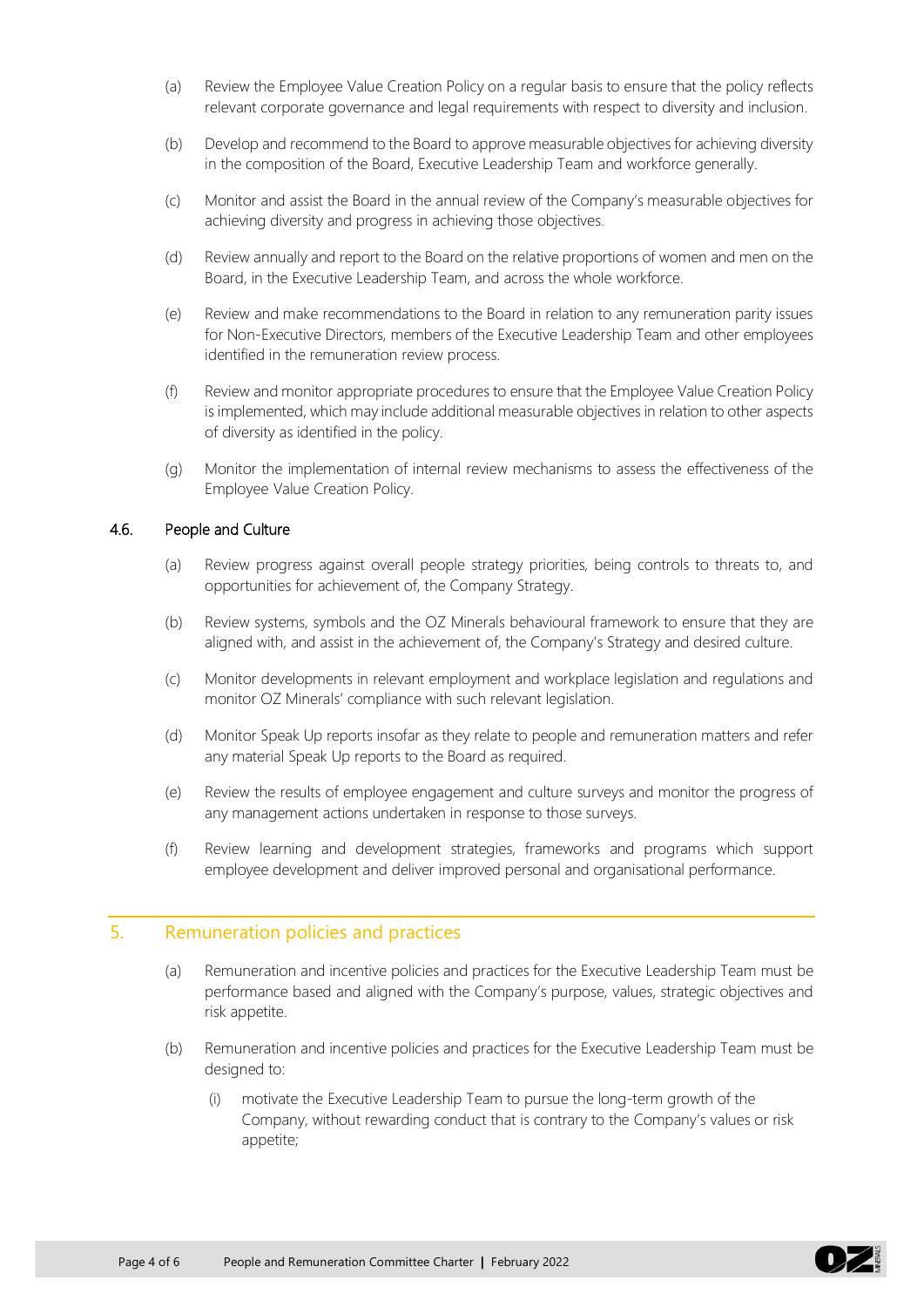- (ii) demonstrate a clear link between the Company's overall performance and the remuneration of the Executive Leadership Team;
- (iii) attract and retain high-performing members of the Executive Leadership Team and employees;
- (iv) appropriately incentivise positive risk behaviour and improved customer outcomes, encourage sound risk management of both financial and non-financial risks, and discourage unnecessary and excessive risk taking;
- (v) allow for proper adjustments to be made, including where risk and compliance failures occur;
- (vi) ensure any termination benefits are justifiable and appropriate; and
- (vii) be reasonable and fair.
- (c) In the discharge of the Committee's responsibilities, no member of the Executive Leadership Team should be directly involved in determining their own remuneration.
- (d) The Committee must at all times have regard to, and notify the Board as appropriate of, all legal and regulatory requirements, including any shareholder approvals which are necessary to obtain.

## 6. Meetings

- 6.1. The Committee shall meet as frequently as required but not less than twice a year and one of those meetings must take place within three months prior to each annual general meeting.
- 6.2. The Chairman will call a meeting of the Committee if so requested by any Committee member, the MD & CEO or the Company Secretary.
- 6.3. At least three days' notice of each meeting confirming date, time, venue and agenda (including any supporting papers) shall be forwarded to each member of the Committee.
- 6.4. The quorum necessary for a meeting of the Committee will be two members, of whom at least one must be an independent Non-Executive Director. In the absence of the Chairman, Committee members will elect an independent Non-Executive Director to act as Chairman for that meeting. In the case of an equality of votes, the Chairman of the Committee will have a second or casting vote, provided two or more of the members present are entitled to vote.
- 6.5. Members of the Board may attend meetings of the Committee and, subject to clause 6.6, the MD & CEO will attend meetings ex officio. The Committee may invite other individuals to attend meetings of the Committee, as it considers appropriate, subject to clause 6.6.
- 6.6. The Committee will meet without the MD & CEO or any member of the Executive Leadership Team being present if the Chairman or the Committee considers it appropriate that members of Management not be in attendance, or while any matter relating to their conditions of employment, including remuneration and performance, is under discussion.
- 6.7. The Company Secretary will keep minutes of proceedings and resolutions of the Committee together with copies of supporting papers. These records will be available to any Board member upon request.
- 6.8. The Committee will develop an annual program to meet its responsibilities.